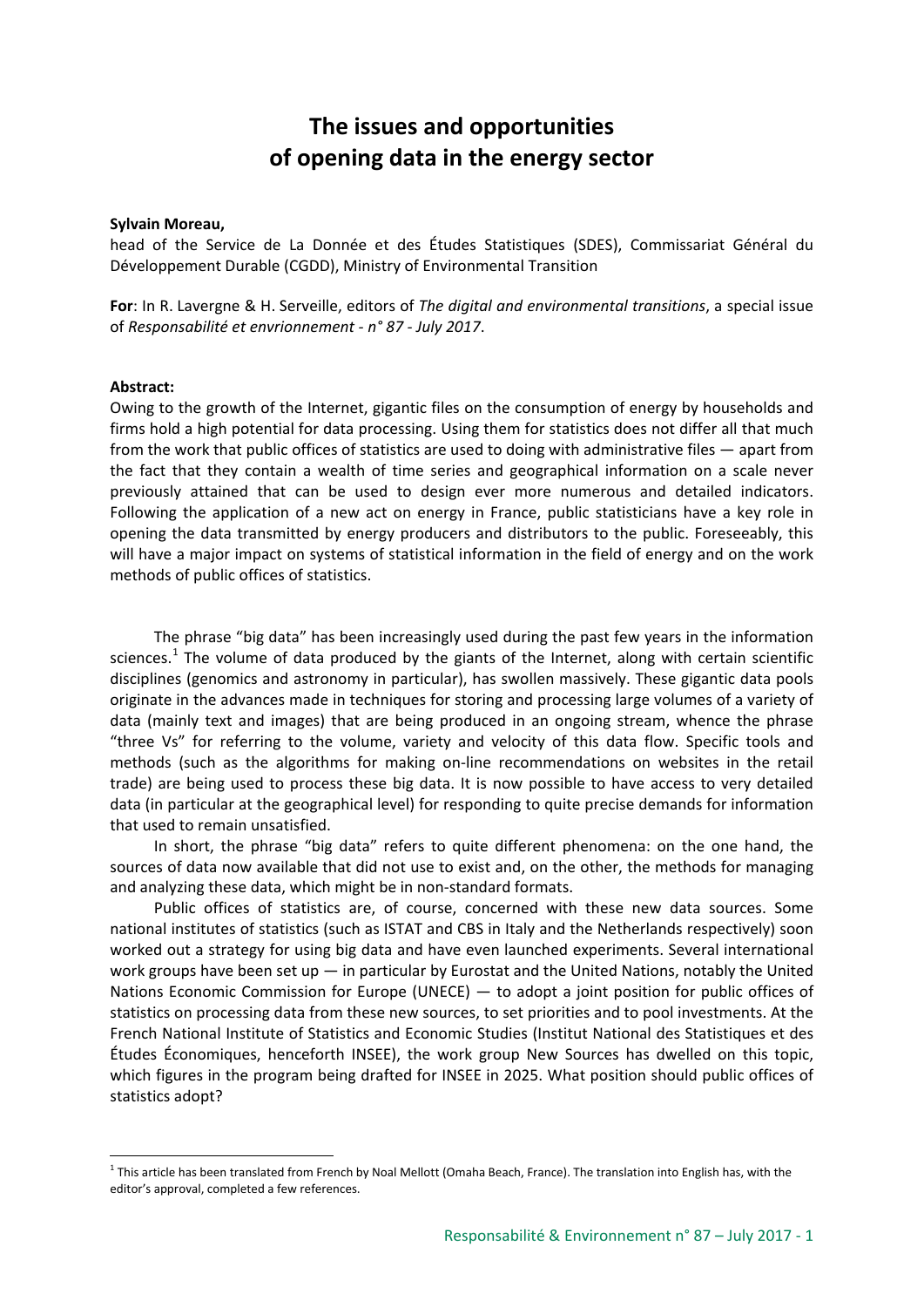As of 2011, INSEE, like certain public offices of statistics outside France, launched a program (Cash Register Data) for integrating data from big retail chains in the consumer price index. This program has cast light on the questions to be settled before processing such data.

— The first question has legal ramifications: how to maintain long-term access to big data for public offices of statistics? When the program started, no legal framework guaranteed this access. Since then, a relevant article in the Digital Republic Act has settled this question.<sup>[2](#page-1-0)</sup>

— The second question is technical: how to manage and store streams of large volumes of data? The infrastructure must be adapted. In response, INSEE has set up a storage platform for big data.

## The particularities of big data

When talking about big data, what first comes to mind is the data used for managerial purposes by private operators. Some of these data sources could be tapped by public offices of statistics, for example: the invoicing data produced by big retail chains (already used by INSEE) or by mobile telephone companies; or the information from smart electricity meters. In some respects, the problems of using such data are similar to those of using administrative data, which public offices of statistics have been processing for a long time now. These problems concern the quality and representativeness of the data, the fit between the data available and the phenomenon to be measured, the duration of the data source, the lack of control over changes in the contents and format of the data, and the very size of data pools. Public offices of statistics are familiar with these problems. INSEE and other ministerial services of statistics have acquired several decades of competence in handling them.

The big data produced by more recent sources has, however, particularities that make them different from the data from administrative sources, namely:

— THEIR ACCESSIBILITY. Big data are the property of private operators, who often exploit them for their economic value. The previously mentioned Digital Republic Act has made it somewhat easier for public offices of statistics in France to be authorized to obtain access to these vast pools of data. This access is, however, severely restricted to conducting the statistical surveys required by the law. In this case, access is authorized under certain conditions: *a)* this method of data collection is adapted to the needs of these surveys; *b)* it has, in comparison with other collection methods, advantages in terms of the quality of the data produced or of the cost for the public office of statistics or for respondents in the survey; and *c)* the information extracted from these data bases cannot be used for any other purpose than the specific statistical survey that justified access to the bases.

— THE DIFFICULTY OF HANDLING BIG DATA. Some big data are closely related to the behavior patterns of the households from which they come. In other words, they might be so tightly correlated to what is to be studied that it is hard to quantify the latter. For example, the data might be useful for describing consumption patterns, but of little use for calculating the percentage of households concerned. Access to the data bases of car-pooling websites make it easy to obtain data about the number of rides, the routes or even users' profiles; but this type of data does not yield information about the relative share of car-pooling in transportation as a whole or about the motivations for sharing rides.

-

<span id="page-1-0"></span><sup>2</sup> Act n°2016-1321 of 7 October 2016 for a *"digital republic*" available at

https://www.legifrance.gouv.fr/affichTexte.do?cidTexte=JORFTEXT000033202746&categorieLien=id.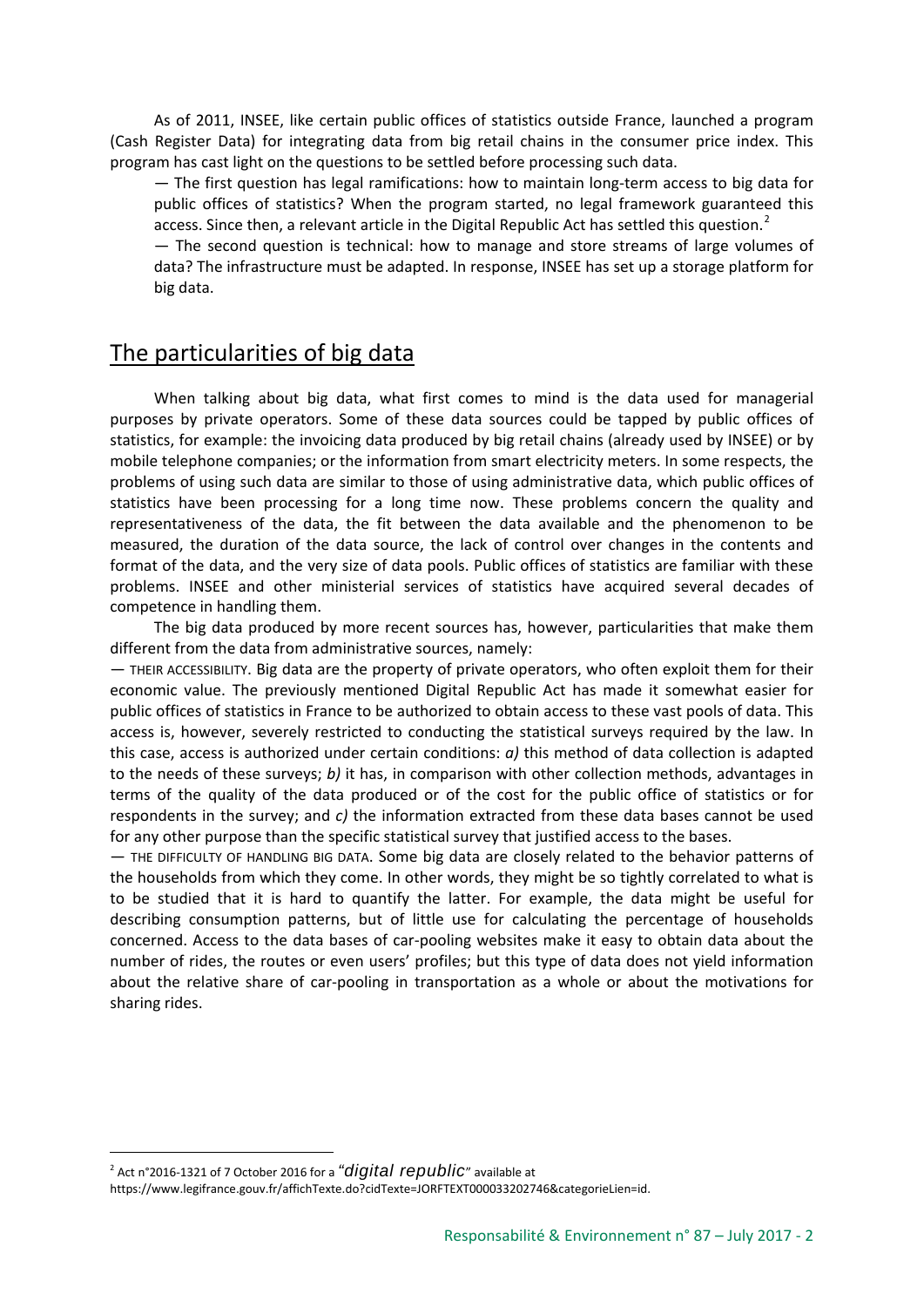— THE SENSITIVE NATURE OF THESE DATA. These data are often personal, telling about individual behaviors, and are, *ipso facto*, sensitive. Retail businesses are already designing new services to profile customers by crossing in all sorts of ways a large volume of customer data. Keenly aware of these problems, the National Commission on Informatics and Liberty (Commission Nationale de l'Informatique et des Libertés, henceforth CNIL) has modified its legal theory and work methods, the intent being to safely protect individuals but without curbing innovation.

### Why are public offices of statistics interested in big data?

A first reason that public offices of statistics might find it worthwhile to work on big data is to improve and enrich the current production of statistics. Attention has often been drawn to an important issue for public statistics: reducing the time needed to release indicators. Using immediately accessible data obtained through streaming seems offhand to be a natural solution for reducing production time and, thereby, the waiting time for indicators. Smart meters, for example, will be able to produce more frequent estimates of electricity or gas consumption. Through FluxVision, Orange Business Services has promised to convert four million mobile data per minute into statistical indicators of the number of visitors by geographical area and population movements.

This mass of available data is also of interest for producing indicators with a finer grade of information on subcategories or subgroups. For example, the data from cash registers can serve to systematically generate the average price of products or regional price indexes. They allow for more precision without significantly increasing costs (for example, using mobile telephone data to estimate the transportation time per type of transit). These big data provide fuller, even exhaustive, information, which is much more detailed (in particular on a geographical scale) and, for local stakeholders, more relevant. Furthermore, these new data sources could reduce the cost of surveys, in particular of collecting data, and thus make savings. Of course, the situation is much more complicated than just suggested. The reduced cost of surveys has to be compared with the investments necessary for processing massive quantities of data that are, by nature, less easy to handle. For instance, the experiment with using cash register data entailed purchasing catalogs for processing the data and adapting the infrastructure for processing massive streams of data. According to a recently published assessment by Statistics Norway, processing big data did, in effect, reduce the cost of surveys; but it also increased the internal resources devoted to producing the price index. This increase is to be set down not only to the greater complexity of the data used to calculate this index but also to a "quality effect", since more indicators can be produced. As already pointed out, the available data are structurally richer and fuller, and, therefore, have a much higher potential output when processed.

Using big data might deeply modify the system of monitoring for certain statistics. Instead of conducting regular surveys, a few surveys might be carried out to follow up on the findings obtained from processing such highly detailed data. The same information could thus be provided as now but while broadening the spectrum of data available to, in particular, local authorities and stakeholders.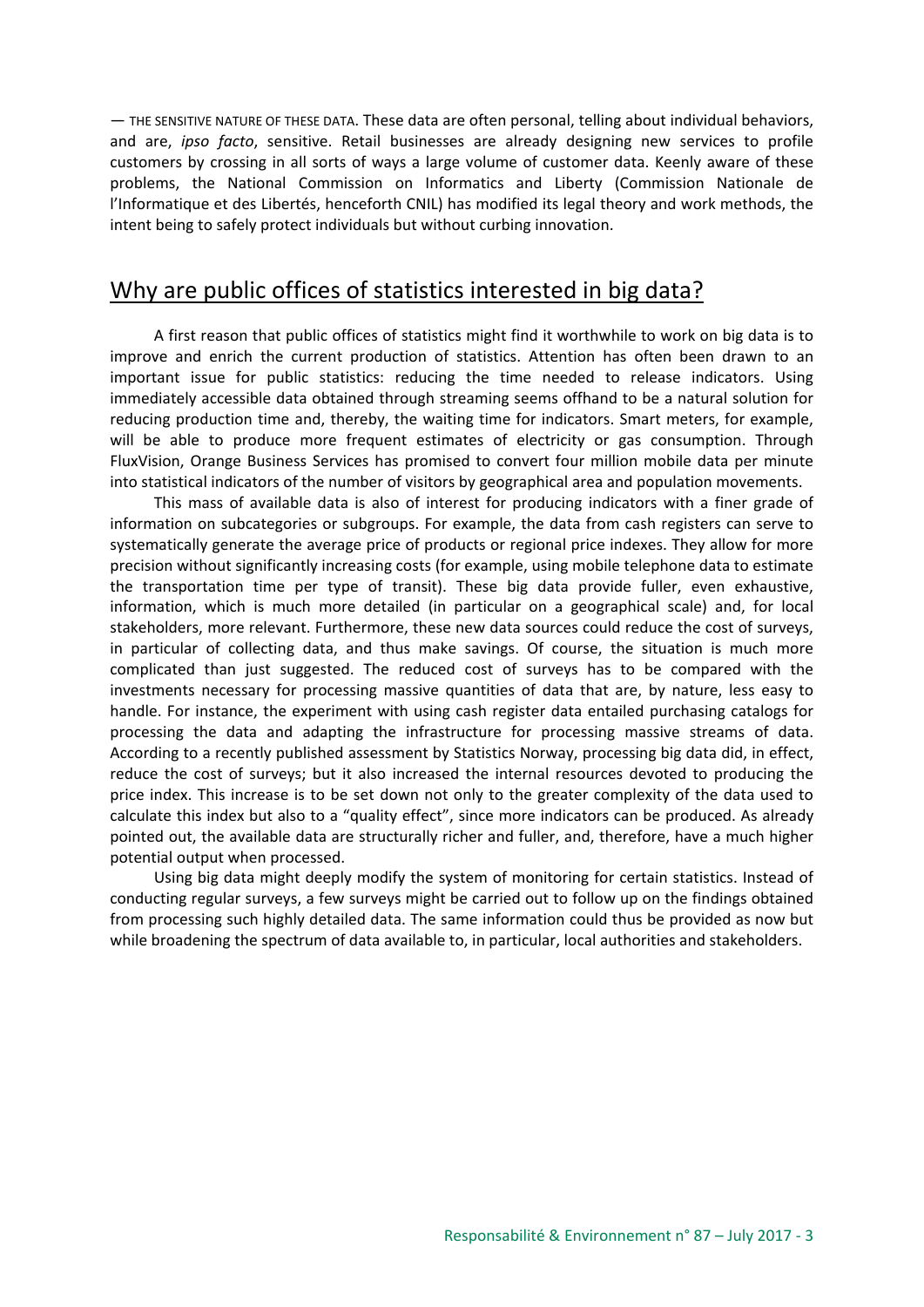## Energy, a field with potential for this work on statistics

Energy is a branch of the economy that has a rich potential for the processing of big data. Part of this potential has already been tapped.

The energy sector has been transformed in recent years. The players in this sector have changed: they are more in number, and are now diversified. Technological advantages now (or will soon) make data available on real-time consumption with an unprecedented level of detail.

Furthermore, the act of law on the *"energy transition for green growth*" establishes the principle of opening the data collected by energy networks.<sup>[3](#page-3-0)</sup> In a single year after the passage of this act, the situation has completely changed. This act requires that the parties involved in transporting, transmitting or managing energy communicate to the public administration data related to the total annual consumption of electricity, natural gas, hydrocarbons and heat by branch of the economy and at the neighborhood scale. The administration must release this data once it has dealt with problems of confidentiality (mainly the protection of personal data). The first objective is to help consumers control their consumption and to help local authorities fulfill their new assignments in the field of energy: the drafting of regional plans of sustainable development and of equality between local areas (Schémas Régionaux d'Aménagement, de Développement Durable et d'Égalité des Territoires, SRADDET) and of local climate, air, energy plans (Climat-Air-Énergie Territoriaux, PCAET).

The pivot in this opening of data is the Service of Statistics of the Ministry of the Environmental Transition. It is in charge of rediffusing the data toward local stakeholders. Since the end of 2016, the data are available on the Service's website in an open format that makes them easy to use and process.[4](#page-3-1) Within two years, they will be available at the scale of individual buildings.

This opening of data is a lever for new uses and energy services. It will eventually upend the process whereby energy statistics are produced.

Current, statistics follow up on the final consumption of energy in the economy as a whole and by branch (agriculture, industry, transportation, housing, service sector). To break energy consumption down into data at the branch level, information from various sources is collected and processed by the SDES (Service de la Donnée et des Études Statistiques, the service of statistics of the Ministry of the Environment). The SDES completes the data with information from surveys carried out by INSEE or other public services of statistics (in particular in the Ministry of Agriculture). For information about the distribution of consumption by use in residences (by type of building) and in the service sector, the SDES obtains data from the CEREN (Centre d'Études et de Recherches Économiques sur l'Énergie).

The findings as a whole are mainly established at the national level. Work has been done on regionalizing the data. For certain branches of the economy, regional statistics draw from *ad hoc* surveys. For others, the results are estimates or the residuals of calculations. Such is the case for housing, since no statistical source has accurate enough data at the regional level. Experience has taught us that these results might be fragile and questionable.

A strong demand has been addressed to public offices of statistics for reliable local-level data to be made available. A first response to this demand is to open data on consumption, to make it available on a very small geographical scale. In general, the difficulties inherent in big data (*cf*. the beginning of this article) are irrelevant to data of this sort, since they are exhaustive but are not biased via the selection process and are accessible by law.

<u>.</u>

<span id="page-3-0"></span><sup>3</sup> The so-called TECV Act on the *"energy transition for green growth*". Act n°2015-992 of 17 August 2015, available at:

https://www.legifrance.gouv.fr/affichTexte.do?cidTexte=JORFTEXT000031044385.

<span id="page-3-1"></span><sup>4</sup> http://www.statistiques.developpement-durable.gouv.fr/accueil.html.